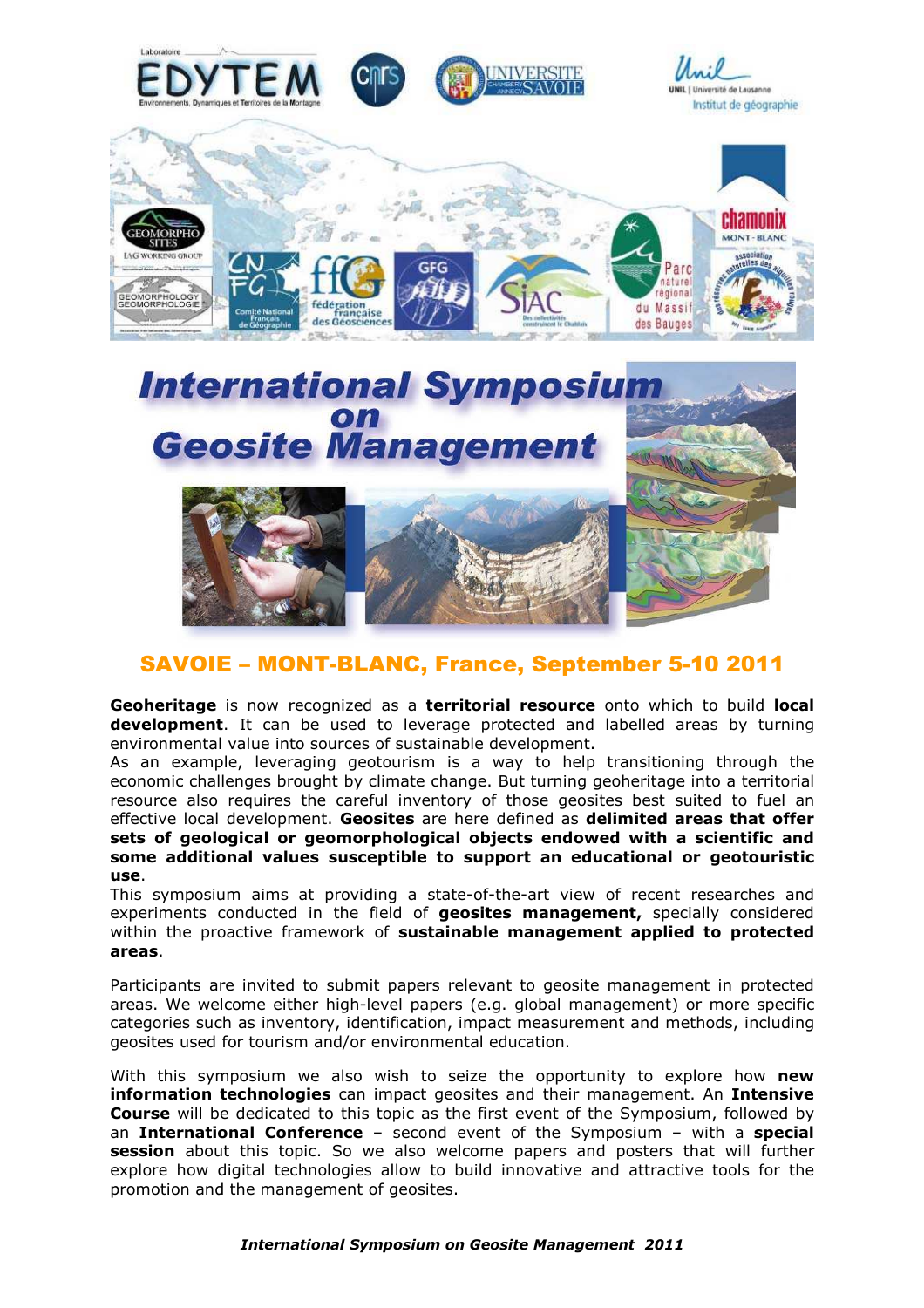# **Intensive course: Using numerical technologies for the assessment and the promotion of geosites.**

Dates: Monday 5 to Wednesday 7 September. Location: Evian-Chablais (Haute-Savoie) and Scientific Campus of the University of Savoy (Le Bourget du Lac, Savoie)

## **International Conference: Managing Geosites in Protected Areas**

Dates: Wednesday 7 to Friday 9 september.

Location: Scientific Campus of the University of Savoy (Le Bourget du Lac, Savoie) and Natural Regional Park of Bauges Massif (Savoie).

**Optional excursion to Chamonix - Mont-Blanc** (Haute-Savoie) on Saturday 10 September

## **Symposium programme:**

| International Symposium on Geosite Management (September 5-10 2011)                               |  |                                                    |  |  |           |  |
|---------------------------------------------------------------------------------------------------|--|----------------------------------------------------|--|--|-----------|--|
|                                                                                                   |  |                                                    |  |  |           |  |
| Intensive Course (Digital tools for the<br>inventory, protection and valorization of<br>qeosites) |  |                                                    |  |  |           |  |
|                                                                                                   |  | Conferences (Managing Geosites in Protected Areas) |  |  |           |  |
|                                                                                                   |  |                                                    |  |  | Excursion |  |

**The Intensive Course is limited to 30 participants, with priority given to advanced students (PhD & Master Students).** 

**It is possible to participate in only one of both events of the Symposium, or in both (see "Registration").** 

**The last day field-trip to Chamonix Mt-Blanc is optional (with additional cost).** 

**Indicative Programme of the Intensive Course:** 

## **Day 1**

- Dynamic Cartography (GIS, Geo-vizualisation and web-mapping) and real or virtual Imagery (in-situ video-monitoring, 3-D images: lasergrammetry, photogrammetry, terrain modelling and web 3-D) applied to the inventory, the protection and the valorization of geosites.

- Mediation, interpretation and e-tourisme (QR-Code and augmented reality), storytelling-based tourism (geo-localised serious game, interactive adventure), Web 2.0.

## **Day 2**

Tutorial day

Morning: data terrain acquisition in the Aspiring Chablais Geopark.

Afternoon: three tutorials will be proposed :

Web-mapping

3D modelling

Augmented reality for mobile device

# **Day 3**

 $(= 1<sup>st</sup>$  day of the International Conference)

Conference day on the Scientific Campus of the University of Savoie with a special session about "Digital tools for the inventory, protection and valorization of geosites". (the participants of the Intensive Course can submit an oral or poster presentation).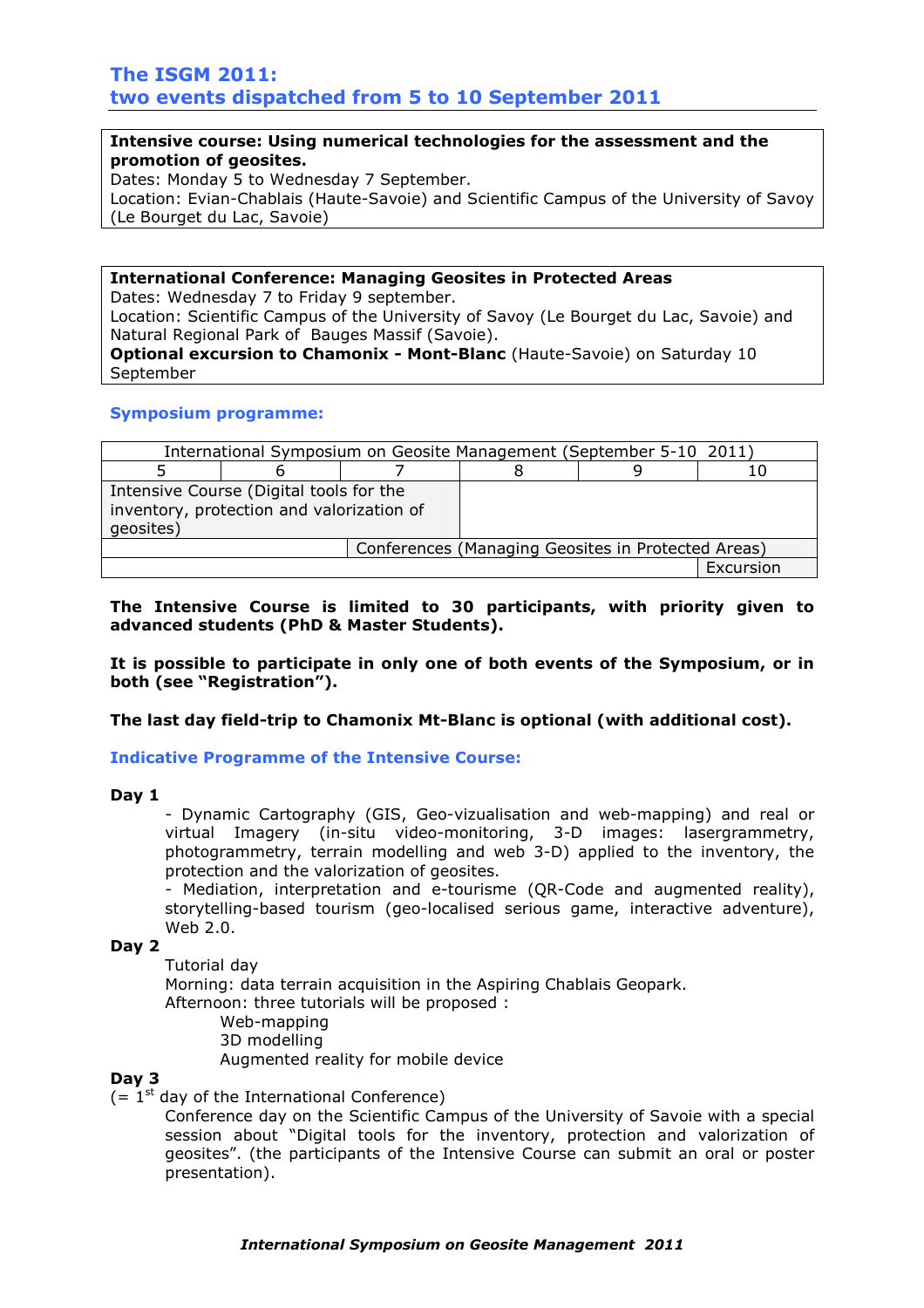# **Indicative Programme of the International Conference:**

- Day 1 (Mountain Pole Building of the University of Savoie, Scientific campus of Le Bourget du Lac) Morning: Opening session and conference (Prof. M. Panizza) Presentations session 1 Afternoon: Session 2 and Poster session Evening: Transfert by bus to the Bauges Massif
- **Day 2** (Bauges Massif) Morning: Session 3 Afternoon: Field-trip in the Bauges Massif Evening: Poster Session
- **Day 3** (Bauges Massif) Morning: Session 4 Afternoon: Field-trip in the Bauges Massif Evening: Closing of the Symposium
- **Day 4** (Chamonix-Mt Blanc) Optional field-trip: Discovering the Geosites of Chamonix-Mt Blanc.

## **Topics of the Conference sessions:**

**Session 1:** Geosites in protected areas: which development and for which public? **Session 2:** Digital tools for the inventory, protection and valorization of geosites **Session 3:** Geoheritage as a resource for local economic development **Session 4:** Geosites between natural and cultural heritage.

## **Scientific Committee:**

#### **President of Honour:**

Prof. Mario Panizza (University of Modena e Reggio Emilia, Italia)

#### **Members:**

- Dr Martine Ambert (University Paul Valéry Montpellier 3, France)
- Dr. Vincent Biot (SNRA, Lyon, A-M Edytem, France)
- Dr. Paola Coratza (University of Modena e Reggio Emilia, IAG, Italia)
- Dr. Danielle Decrouez (Museum of Geneva, Switzerland)
- Dr. Michel Delamette (Chartreuse Natural Regional Park, France)
- Prof. Jean-Jacques Delannoy (University of Savoie, Edytem-CNRS, France)
- Prof. Patrick de Wever (National Museum of Natural History, Paris, France)
- Prof. Monique Fort (University Paris VII-Diderot, GFG, France)
- Prof. Dominique Gasquet (University of Savoie, Edytem, France)
- Dr. Christian Giusti (University Paris IV-Sorbonne, France)
- Dr. Stéphane Héritier (University of Saint-Etienne, France)
- Dr. Dorina Ilies (University of Oradea, Romania)
- Dr. Nicolas Kramar (University of Lausanne, FGSE, Switzerland)
- Prof. hon. Michel Marthaler (University of Lausanne, IGUL, Switzerland)
- Dr. Jean-Pierre Martinot (Vanoise National Park, France)
- Prof. Dr. Heidi Megerle (Hochschule Rottenburg, Germany)
- Prof. Piotr Migon (University of Wroclaw, Poland)
- Dr. Paulo Pereira (University of Minho, Portugal)
- Prof. Augusto Perez Alberti (University Santiago de Compostela, Spain)
- Prof. Emmanuel Reynard (University of Lausanne, IGUL, IAG, Switzerland)
- Prof. Maria-Luisa Rodrigues (University of Lisbon, APGeotur, Portugal)
- Prof. Henri Rougier (University Lyon 3, France)
- Prof. Dominique Sellier (University of Nantes, CNFG, France)
- Prof. Thierry Winiarski (ENTPE, CRPG Rhône-Alpes, France)
- Prof. Dr. Nickolas Zouros (European Geopark Network, Greece)

#### *International Symposium on Geosite Management 2011*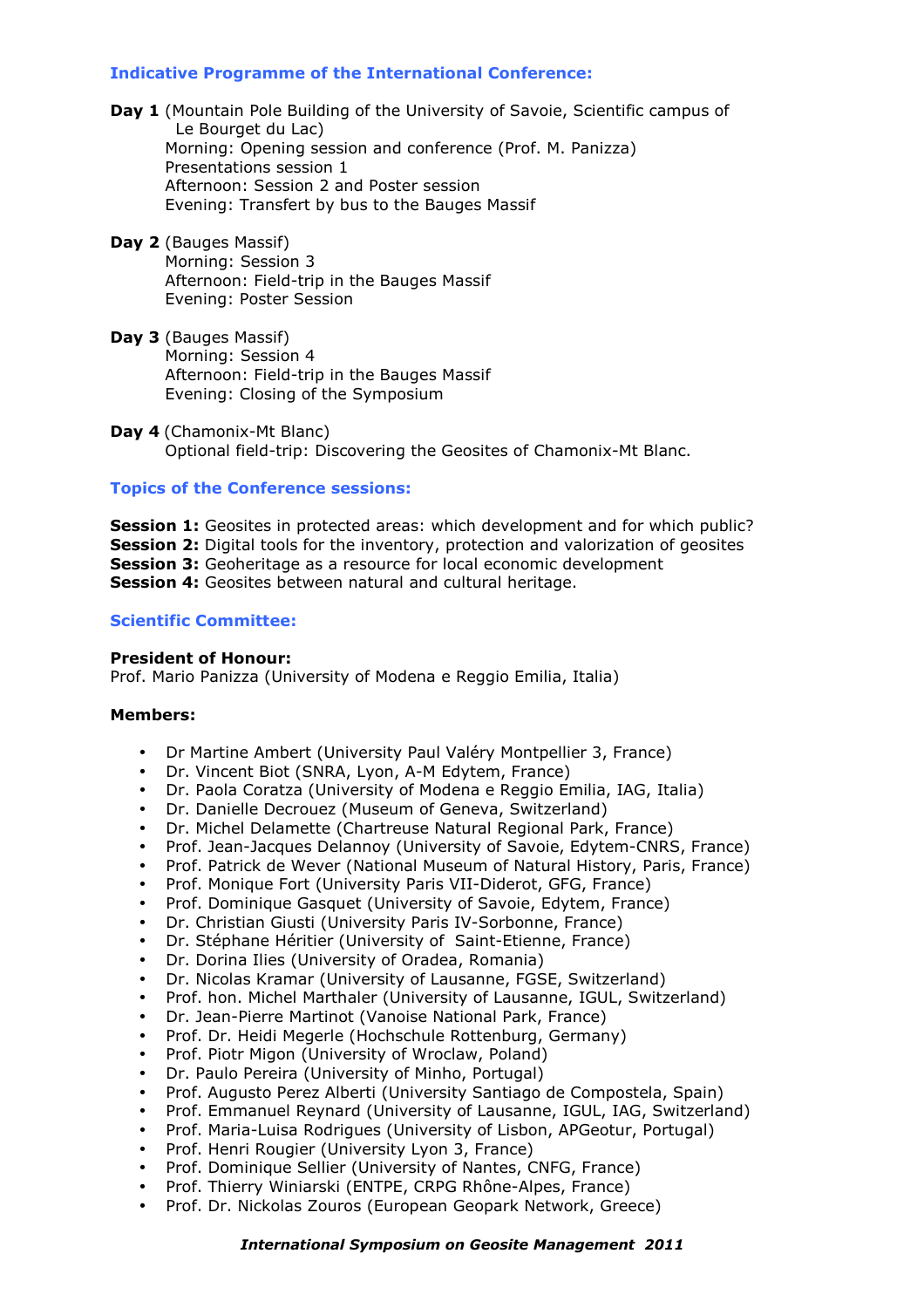## **Submissions:**

We welcome the submission of both oral papers and posters. For both modes of presentation, authors are invited to submit abstracts (following model presented on symposium website).

Submissions must be sent to scientific secretary of the ISGM (ISGM2011@univ-savoie.fr) symposium **until 01 APRIL 2011.**

All abstracts will be evaluated by the scientific committee in terms of originality, significance, and technical soundness. A condition of submission is that, if accepted, the work must be presented by one of the authors registered for the symposium. The abstract review committee reserves the right to assign a different presentation format (oral to poster) from the one selected by the presenting author. A volume of proceedings will be published after the symposium.

**Language of the symposium** : English

## **Organization:**

#### **Local Organizers:**

Dr Fabien HOBLEA (General Coordinator of the Symposium & Director of the International Conference) & Dr Nathalie CAYLA (Director of the Intensive Course) Lab. EDYTEM. UMR CNRS – Université de Savoie. Le Bourget-du-Lac. France http://edytem.univ-savoie.fr/

## **Co-organizer:**

Prof. Emmanuel REYNARD. IGUL, University of Lausanne, Switzerland

## **Scientific Secretary:**

Amandine PERRET (IGUL/EDYTEM)

## **Administration & Finances:**

Carole POGGIO (EDYTEM) Charlotte FORAY (EDYTEM)

#### **Webmaster:**

Vincent BLANC (EDYTEM)

## **Organizing Committee:**

- François AMELOT (CNM Sallanches, Associated Member EDYTEM)
- Dr. Sylvain COUTTERAND (Associated Member EDYTEM)
- Dr. Philip DELINE (EDYTEM)
- Jean-Luc DESBOIS (Bauges Massif Regional Nature Park)
- Dr. Christophe GAUCHON (EDYTEM)
- Lucien GRANGIER (IGUL)
- Dr. Anne GUYOMARD (SIAC, Associated Member EDYTEM)
- Dr. Stéphane JAILLET (EDYTEM)
- Simon MARTIN (IGUL)
- Dr. Luc MOREAU (Associated Member EDYTEM)
- André PAILLET (EDYTEM)
- Dr. Carine PEISSER (CalcEre)
- Jacky RAVANEL (Réserve Naturelle des Aiguilles Rouges)
- Dr. Ludovic RAVANEL (EDYTEM)
- Pierre RENAU (Associated Member EDYTEM)
- Géraldine REGOLINI-BISSIG (IGUL)
- Dr. Joëlle ROCHAS (Associated Member EDYTEM)